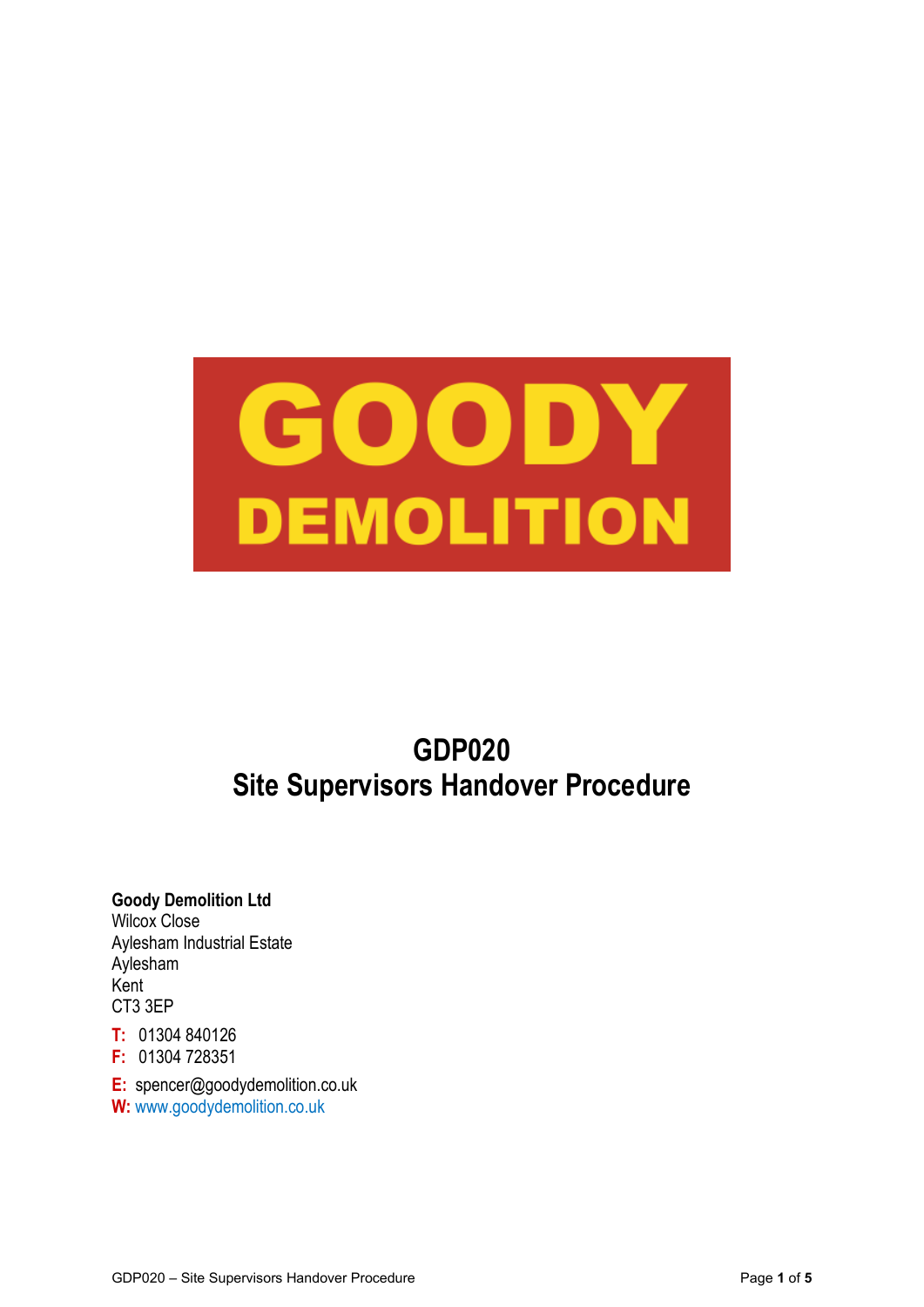# **Revision Log**

**Reviewed:** 06-07-2020

**Date of next review:** 05-07-2021

**Version:** 1

| <b>Revision</b><br><b>Number</b> | <b>Prepared by</b><br><b>Position</b><br><b>Date</b>            | <b>Authorised By</b><br><b>Position</b><br><b>Date</b>                   | <b>Details</b>     |
|----------------------------------|-----------------------------------------------------------------|--------------------------------------------------------------------------|--------------------|
| 001                              | <b>Carl Bentley</b><br><b>SHE Manager</b><br>29th November 2018 | <b>Spencer Nichol</b><br><b>Operations Manager</b><br>29th November 2018 | <b>First Issue</b> |
| 002                              |                                                                 |                                                                          |                    |
| 003                              |                                                                 |                                                                          |                    |
| 004                              |                                                                 |                                                                          |                    |

| <b>Contents</b>         |                         |  |
|-------------------------|-------------------------|--|
| 1                       | <b>Purpose</b>          |  |
| $\overline{2}$          | <b>Scope</b>            |  |
| $\mathbf{3}$            | <b>References</b>       |  |
| $\overline{\mathbf{4}}$ | <b>Definitions</b>      |  |
| $5\phantom{.0}$         | <b>Responsibilities</b> |  |
| $6\phantom{1}6$         | Procedure               |  |
|                         |                         |  |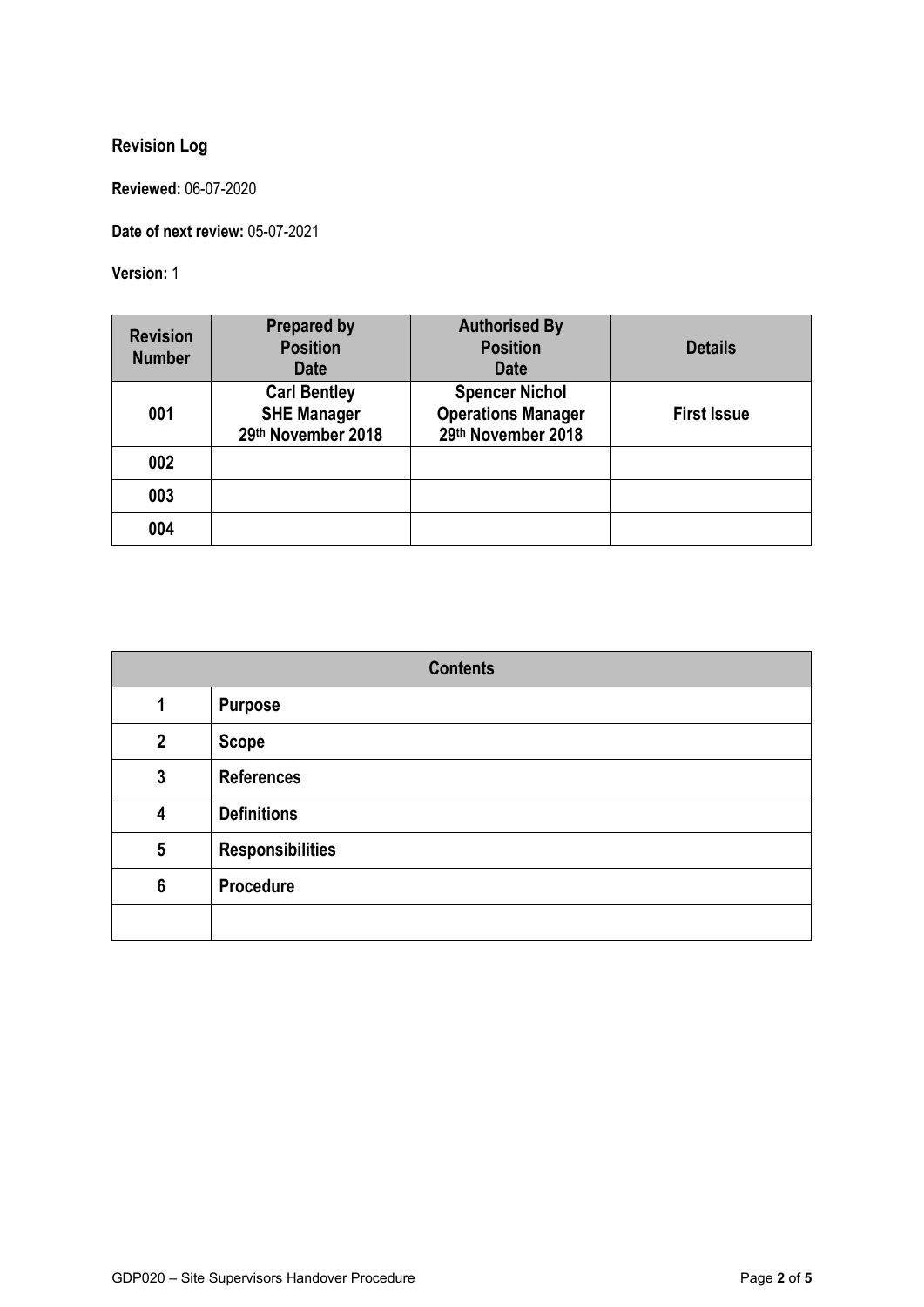# **1. Purpose**

The purpose of this document is to provide an overview of the Goody Demolition Ltd. procedure for the handing over of project control between supervisors. It will ensure:

- That all projects are risk assessed prior to handover and allocated a suitable risk rating
- There is a consistent approach to the handover of projects between supervisors to provide holiday or other absence cover.
- The company complies with its duties to provide competent supervision under the following legislation:
	- o The Construction Design and Management Regulations 2015
	- o The Health and Safety at Work etc. Act 1974
	- o The Management of health and Safety at Work Regulations 1999
- That sufficient dissemination of information takes place between the incumbent and relief supervisors during project handover.
- That there is a record of the handover process and transfer of information.

## **2. Scope**

This procedure shall apply to the entire Goody Demolition Ltd. group and all work related activities completed both at GDL owned properties (e.g. offices, workshop etc.) and when completing contractual works acting as either Principal Contractor or as a Sub-Contractor.

This document is owned by the Operations Team and is available to all employees. The contents of the procedure should be understood by all employees, to ensure the correct actions are taken in relation to project handover between supervisors

#### **3. References**

- The Construction Design and Management Regulations 2015
- The Health and Safety at Work etc. Act 1974
- The Management of health and Safety at Work Regulations 1999

#### **4. Definitions**

**Competent** – having the necessary ability, knowledge and/or skills to carry out ones duties to meet the required standard

**Supervision** – the act of watching a person or persons undertaking an activity to ensure that that activity is completed correctly, safely and to the required standard.

**Incumbent Supervisor** – existing person carrying out the act of supervision.

**Relief Supervisor** – the person who will carry out the act of supervision following handover of control

**Handover** – the act or process of passing control between two individuals

**Site Supervisors Handover Control Sheet** – form for recording the individual steps to be completed during the handover process.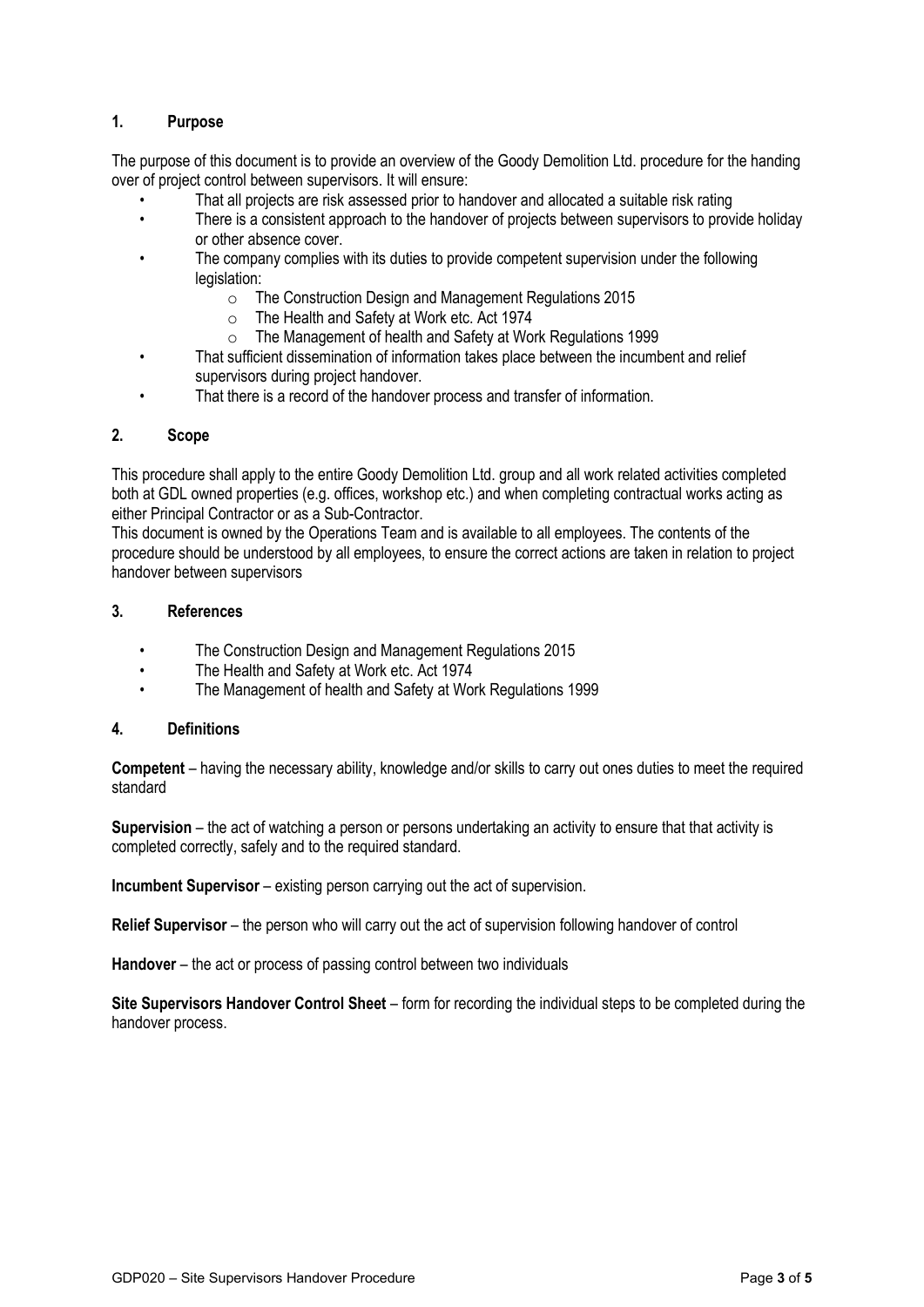# **5. Responsibilities**

## Operations Team

- Risk assess project prior to hand over and allocate suitable risk rating
- Assign a relief supervisor who is considered to be competent to undertake the works in line with the project risk rating
- Review, sign off and record project handover process

#### Incumbent supervisor

- Brief the relief supervisor on the following:
- The hazards inherent to the works
- All relevant method statements
- All relevant Risk Assessments
- The Demolition Phase Health and Safety Plan
- The project emergency response plans
- The project evacuation procedure
- The project incident reporting procedure
- The site rules
- The project permit to work procedure
- The project reporting structure
- The project procedural paperwork requirements
- Complete and sign off Site Supervisors Handover Control Sheet
- Return Site Supervisors Handover Control Sheet to Operations Team

#### Relief Supervisor

- Ensure that he/she is satisfied that with the information transfer during the handover process and has sufficient knowledge of the project to take control following handover.
- Sign off Site Supervisors Handover Control Sheet